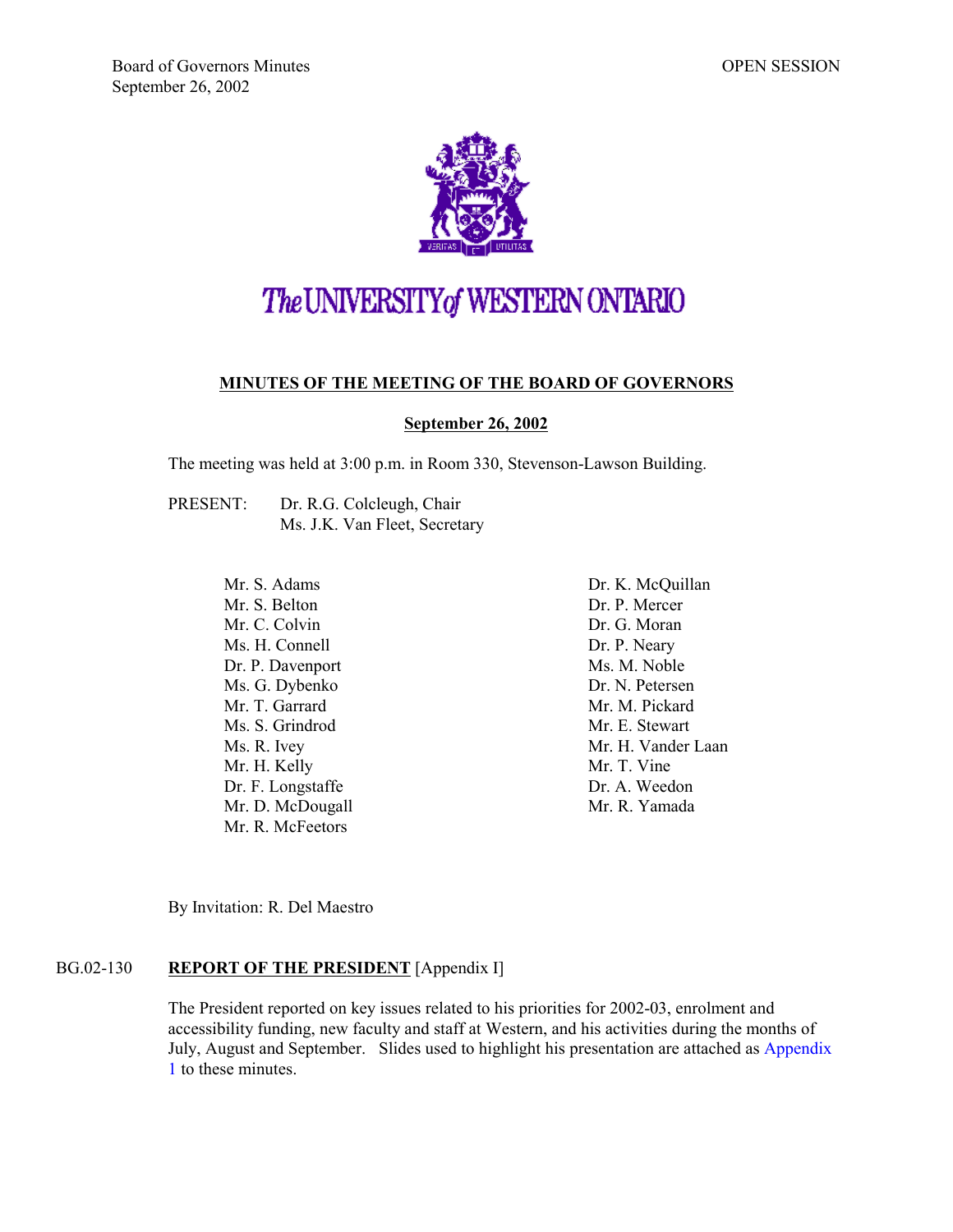### BG.02-130a **UWO's Employment Equity Workplan**

In order to be eligible for federal grant funding, Western must comply with the Federal Contractors Program. Dr. Mercer reported that the Federal Contractors Program requires that an Employment Equity Workplan be submitted. Western's workplan for the upcoming year focuses on seven themes: communication and education, review of policies to ensure consistency with the goals of employment equity, increased participation by designated groups, the development of support of work environments on campus, special focus on promotion and retention of those in the designated groups, monitoring programs and monitoring the progress of the workplan and data collection under the Employment Systems Review. This workplan is the foundation of the report Western will submit to the Federal Contractors Program pursuant to the section director's visit last month. Dr. Mercer stated that Western's progress under the Federal Contractors Program has been duly noted but there are some concerns about data collection and response rates. The Standing Committee took measures to respond to those concerns which is coincident with the workplan.

## **REPORT OF THE CHAIR**

#### BG.02-131 **Board Members**

The Chair welcomed, on behalf of the Board, Mr. Hank Vander Laan and Councillor Crispin Colvin to their first meeting. Mr. Vander Laan was appointed to the Board in July by the Lieutenant-Governor-in-Council for a four-year term ending in July 2006. Councillor Colvin served on the Board in 2000 as Warden of the County, and was recently named Alternate to the Warden of Middlesex County, Al Edmondson, under the provisions of Section 9.(1)(a)(iii) of the *University of Western Ontario Act*.

## BG.02-132 **UNANIMOUS CONSENT AGENDA** [Appendix II]

It was moved by K. McQuillan, seconded by E. Stewart,

That the items listed in the Unanimous Consent Motion, detailed in Appendix II, be approved and/or received for information by the Board of Governors by unanimous consent, excluding item 16 (Announcements & Communications).

CARRIED

## **PROPERTY & FINANCE COMMITTEE** [Appendix III]

## BG.02-133 **Quarterly Ratio Report on Non-Endowed Funds and Moratorium on Transfers to the Operating Budget**

On behalf of the Property & Finance Committee, it was moved by G. Dybenko, seconded by R. Ivey,

That the remaining \$3 million of the \$4 million originally intended to be transferred to the current year's operating budget from undistributed investment returns, not be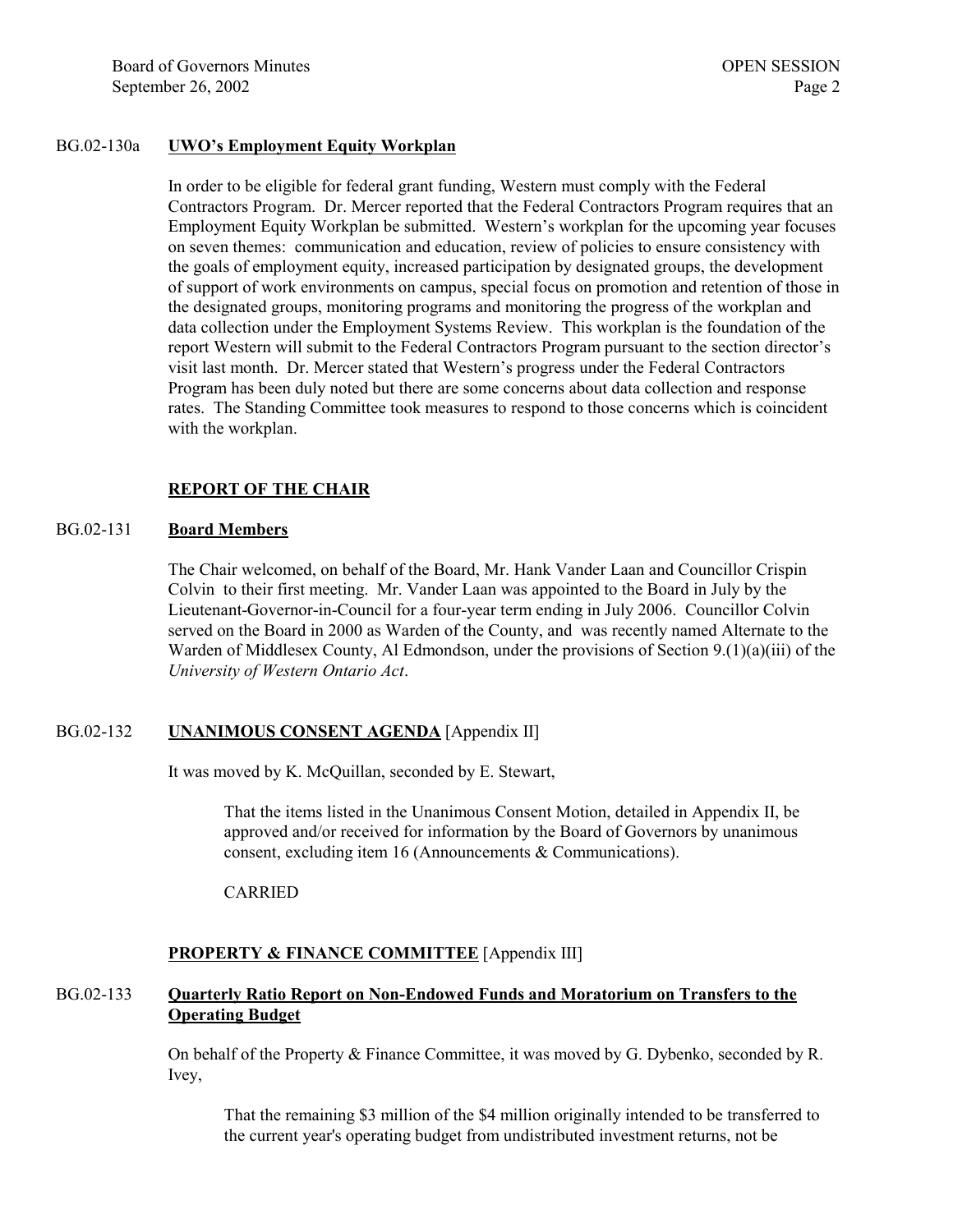transferred in light of poor market returns. It is understood that this will not affect spending in the current year but will be reflected in the correspondingly lower operating reserve at the end of the year.

CARRIED

## BG.02-134 **Review of Four Budget Indicators**

The Board received for information a review of the four budgetary indicators: carryforward reserve, operating reserve, student aid, and real operating revenue excluding students aid, detailed in Appendix III, Annex 4.

Mr. Yamada asked how one can consider the carryforward reserve as a budget indicator given its variation from one year to the next. Mr. Del Maestro agreed that the carryforward figure is difficult to predict. The carryforward reserve is a function of money not spent within a budget and it is a function of budgetary pressures. Dr. Davenport stated that there is an interest on campus about carryforward reserve which is why it appears in the budget indicators report each year.

## BG.02-135 **2003-2007 Planning Guidelines**

The 2003-2007 Planning Guidelines, detailed in Appendix III, Annex 6A and 6B, were provided for information.

Mr. Belton asked what comments have been received from units regarding the request that fouryear plans be submitted. Dr. Moran reported that units are apprehensive about the challenge of preparing a four-year planning document in a short period of time. In order to allow for the fact that some units, for legitimate reasons, will be disadvantaged in the first year because of the burden and novelty of preparing a four-year budget plan, it might be necessary to spread planning decisions out over the first couple of years. Units are uneasy given the uncertainties associated with the external environment including the financial market, the government and its priorities, and the expectations associated with increased enrolment. Dr. Moran maintained, however, that the benefits of a four-year plan far outweigh the risks that exist in making projections over four years.

## BG.02-136 **Property & Finance Report Information Items**

The report of the Property & Finance Committee contained the following items of information. Details are provided in Appendix III.

- Renaming of the PMAC Chair in Purchasing
- Paul MacPherson Chair in Strategic Leadership
- Quarterly Financial Report
- Report on Environmental Incidents and/or Safety Incidents
- Report of the Investment Committee
- Scholarships/Awards/Prizes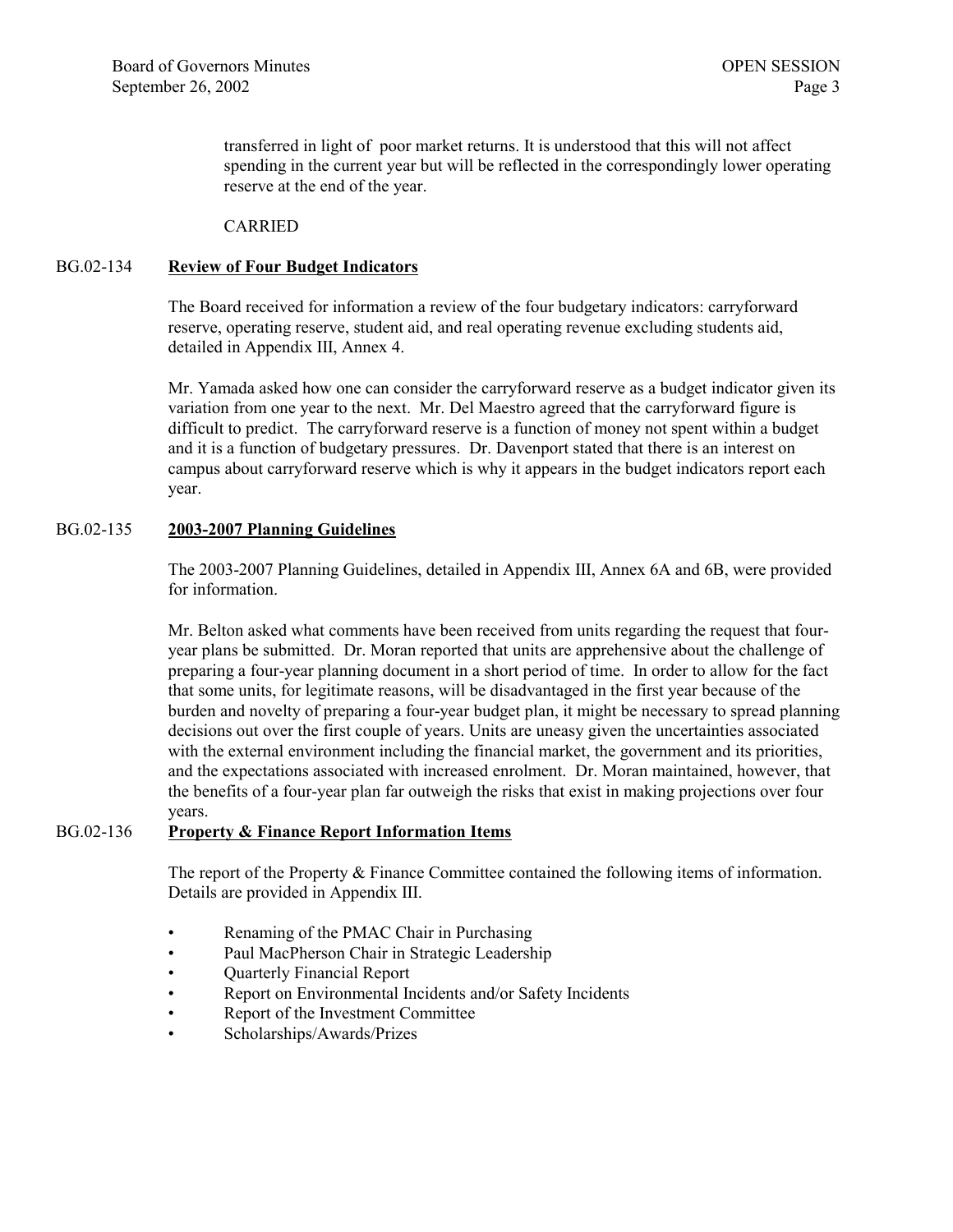## **CAMPUS & COMMUNITY AFFAIRS COMMITTEE** [Appendix IV]

#### BG.02-137 **Incorporation of the MBA Association: "Ivey MBA Student Association" ("Ivey MBAA")**

On behalf of the Campus & Community Affairs Committee, it was moved by H. Connell, seconded by S. Belton,

That the Board of Governors allow the MBA Association (MBAA) to incorporate as a not-for-profit with the legal name of "Ivey MBA Student Association" (short form "Ivey MBAA");

and

That, once incorporated, the Board of Governors recognize the Ivey MBA Student Association (Ivey MBAA) as the body representing all students enrolled in the Master of Business Administration program at the Richard Ivey School of Business at The University of Western Ontario.

Dr. Mercer spoke in favor of the incorporation of the MBA Association because it achieves parity with the University Students' Council and the Society of Graduate Students. All three groups are recognized by the Board as the representatives bodies of their respective constituencies. He explained, however, that attempts to incorporate by *ad hoc* student groups will not be supported by General Counsel of the University.

The question was called and CARRIED.

## **REPORT OF THE AUDIT COMMITTEE** [Appendix V]

#### BG.02-138 **Audited Financial Statements: The University of Western Ontario**

On behalf of the Audit Committee, it was moved by S. Adams, seconded by R. Yamada,

That the Board of Governors approve the audited financial statements for the University for the fiscal year ended April 30, 2001 (Appendix V, Annex 1**,** tab 1).

CARRIED

## BG.02-139 **UWO Retirement Income Funds Program**

It was moved by S. Adams, seconded by M. Noble,

That the Board of Governors approve the draft audited financial statements for the UWO Retirement Income Funds Program for the fiscal year ended December 31, 2001 (Appendix V, Annex 1, Tab 15).

CARRIED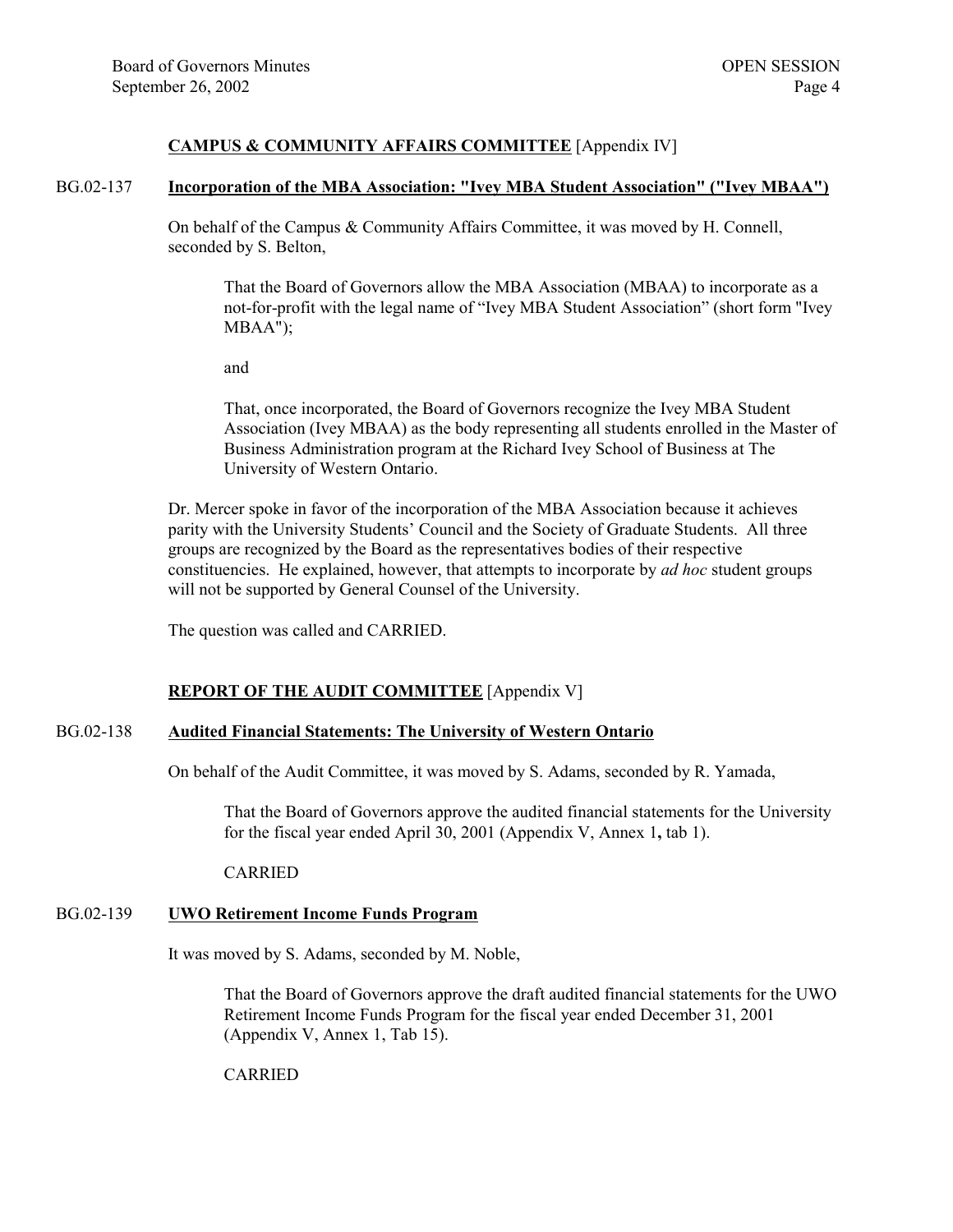## BG.02-140 **Investigator-Vendor Conflict of Interest Policy**

It was moved by S. Adams, seconded by E. Stewart,

That the Board of Governors ratify the Investigator-Vendor Conflict of Interest Policy [\(Policy](http://www.uwo.ca/univsec/mapp/section2/mapp229.pdf) 2.29), detailed in Appendix V.

CARRIED

## BG.02-141 **Related Companies and Other Organizations**

The Board received for information financial statements for related companies and other organizations of The University of Western Ontario for the fiscal year ended April 30, 2002, detailed in Appendix V, Annex 1, tabs 2-11

## **SENIOR OPERATIONS COMMITTEE** [Appendix VI]

## BG.02-142 **Senior Operations Committee Report Information Items**

The Report of the Senior Operations Committee contained the following items of information. Details are provided in Appendix VI.

- Board Membership: New members Hank Vander Laan and Crispin Colvin (Alternate for the Warden of Middlesex County)
- Appointments to Committees: Foundation Western and London Biotechnology Commercialization Centre

## **DEVELOPMENT & FUNDRAISING COMMITTEE** [Appendix VII]

## BG.02-143 **Annual Report: Results of Fundraising Activities**

The Board received for information a report on the results of fund raising for the year ended April 30, 2002, detailed in Appendix VII.

## **MCINTOSH GALLERY COMMITTEE** [Appendix VIII]

## BG.02-144 **Appointment of Members-at-Large to the McIntosh Gallery Committee**

It was moved by K. McQuillan, seconded by E. Stewart,

That the Board of Governors approved the reappoint of Marilyn Kertoy, Dalin Jameson, Ian Tripp and Dino Bidinosti as Members-at-Large of the McIntosh Gallery Committee for terms ending October 31, 2003.

CARRIED by unanimous consent.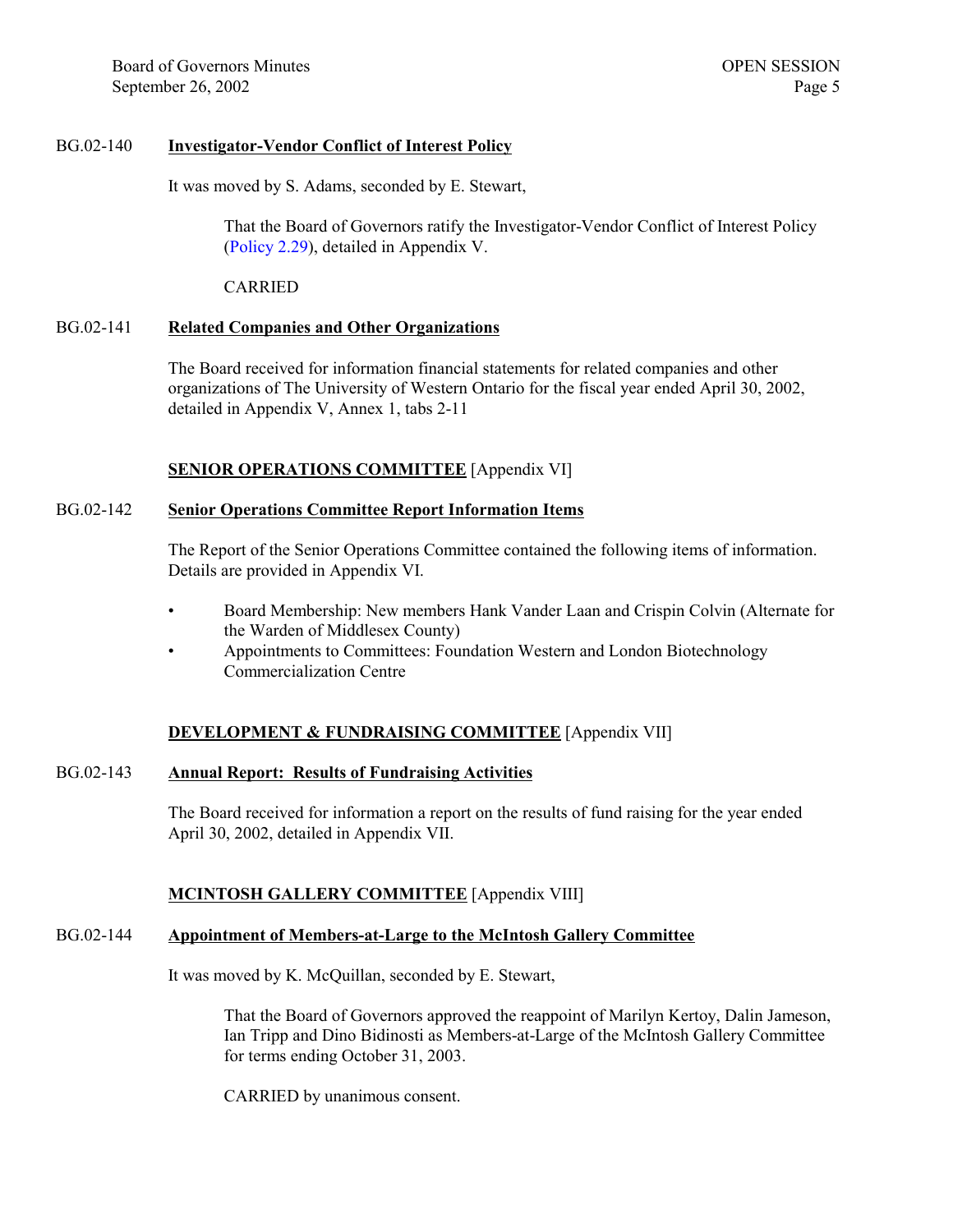## BG.02-145 **McIntosh Gallery Committee Report Information Items**

The Report of the McIntosh Gallery Committee contained the following items of information. Details are provided in Appendix VIII.

- Size and Value of the University Art Collection
- Purchase of Art
- Statement of Financial Transactions and Budget for 2002-03
- Report of the Director

### **ITEMS REFERRED BY SENATE** [Appendix IX]

#### BG.02-146 **Human Nutrition Centre**

It was moved by K. McQuillan, seconded by E. Stewart,

That the Board of Governors approve that the Human Nutrition Centre be withdrawn as a Type 3 Research Centre on the grounds that it is no longer active.

CARRIED by unanimous consent.

#### BG.02-147 **Senate Information Items**

The report Items referred by Senate [Appendix IX] contained the following items of information.

- Honorary Degrees to be Awarded at Fall Convocation 2002
- Announcements & Communications

### BG.02-147a **Annual Report - Promotion and Tenure - 2001-02**

Referring to the chart on page 2 of Appendix IX, Annex 1, Dr. Davenport reported a correction: Under the heading "Promotion to Associate Professor and Granting of Tenure", the figures in the "Female" row should read: 2, 6, 1, **9**, 0, **9**, and 0.

#### **QUESTIONS FROM MEMBERS**

#### BG.02-148 **Campus Alcohol Policy**

Mr. Belton asked for an update on the implementation of the Campus Alcohol Policy approved by the Board in May. Dr. Mercer reported that at a recent meeting of the Alcohol Policy Review Committee (APRC) two subcommittees were created to initially review applications according to the criteria set out in the policy. Those applications that pass are immediately approved, subject to being reported to the APRC; and those applications that are questionable are brought to the APRC for final determination. Meetings with individual groups to discuss the application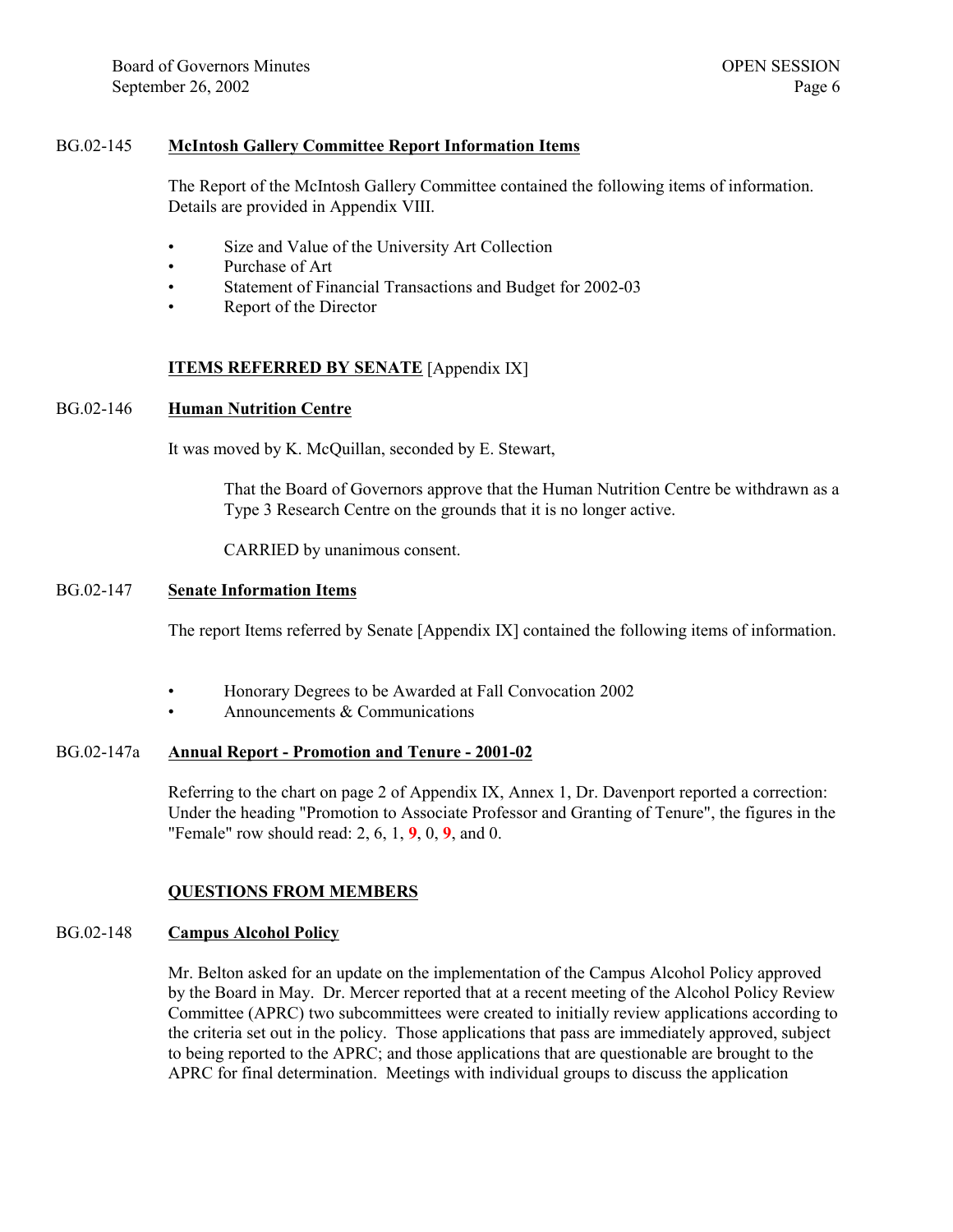process associated with the Campus Alcohol Policy are ongoing and generally the attitude towards the policy is positive. Applicants who ask receive assistance in completing the application. A template application document that fulfills the requirements of the policy is being developed.

Dr. Mercer reported that trespass notices were issued to every known deliverer of packaged liquor and beer on campus advising them if they appeared on campus they would be charged with trespassing. The APRC supports this initiative because Western must take very visible steps to be seen to combat alcohol abuse on campus in light of the arrival of the double cohort in 2003. Currently 46% of Western's first year students living in residence are under the age of majority which is 19.

## **ADJOURNMENT**

The meeting adjourned at 3:45 p.m.

 $\mathcal{L}_\text{max}$  and the contract of the contract of the contract of the contract of the contract of the contract of the contract of the contract of the contract of the contract of the contract of the contract of the contrac R.G. Colcleugh J.K. Van Fleet Chair Secretary Secretary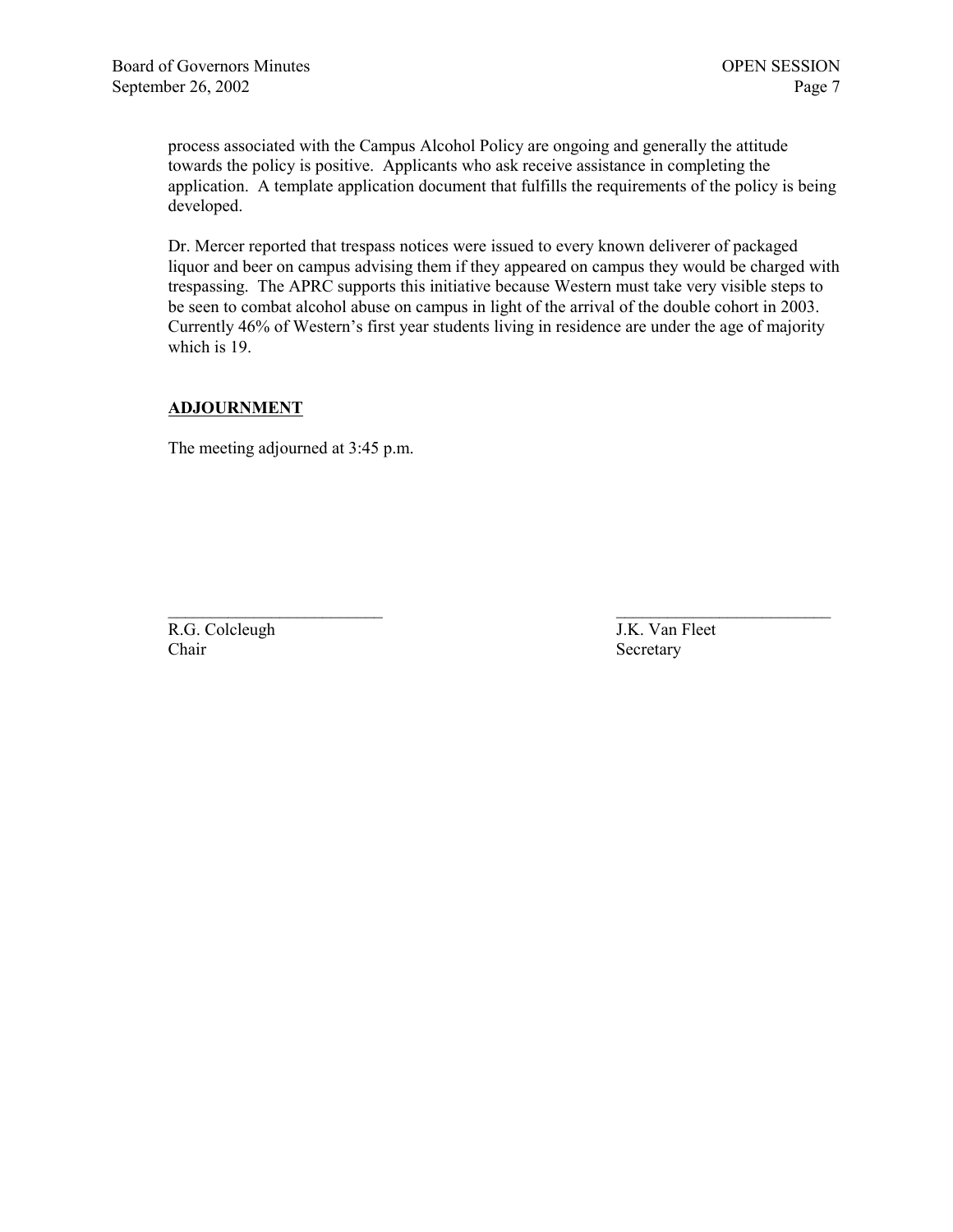## <span id="page-7-0"></span>President's Report to the Board of Governors

- President's Priorities for 2002-2003
- Update on enrolment and accessibility funding
- New faculty and staff at Western

Dr. Paul Davenport September 26, 2002

## President's Priorities: Some Key Issues

- Implementing *Making Choices*
- Recruitment and retention of faculty and staff
- Strong collegial relations with faculty, staff, and student associations
- System response to the increased cohort
- Student aid
- Effective completion of new construction
- Building alumni connections and support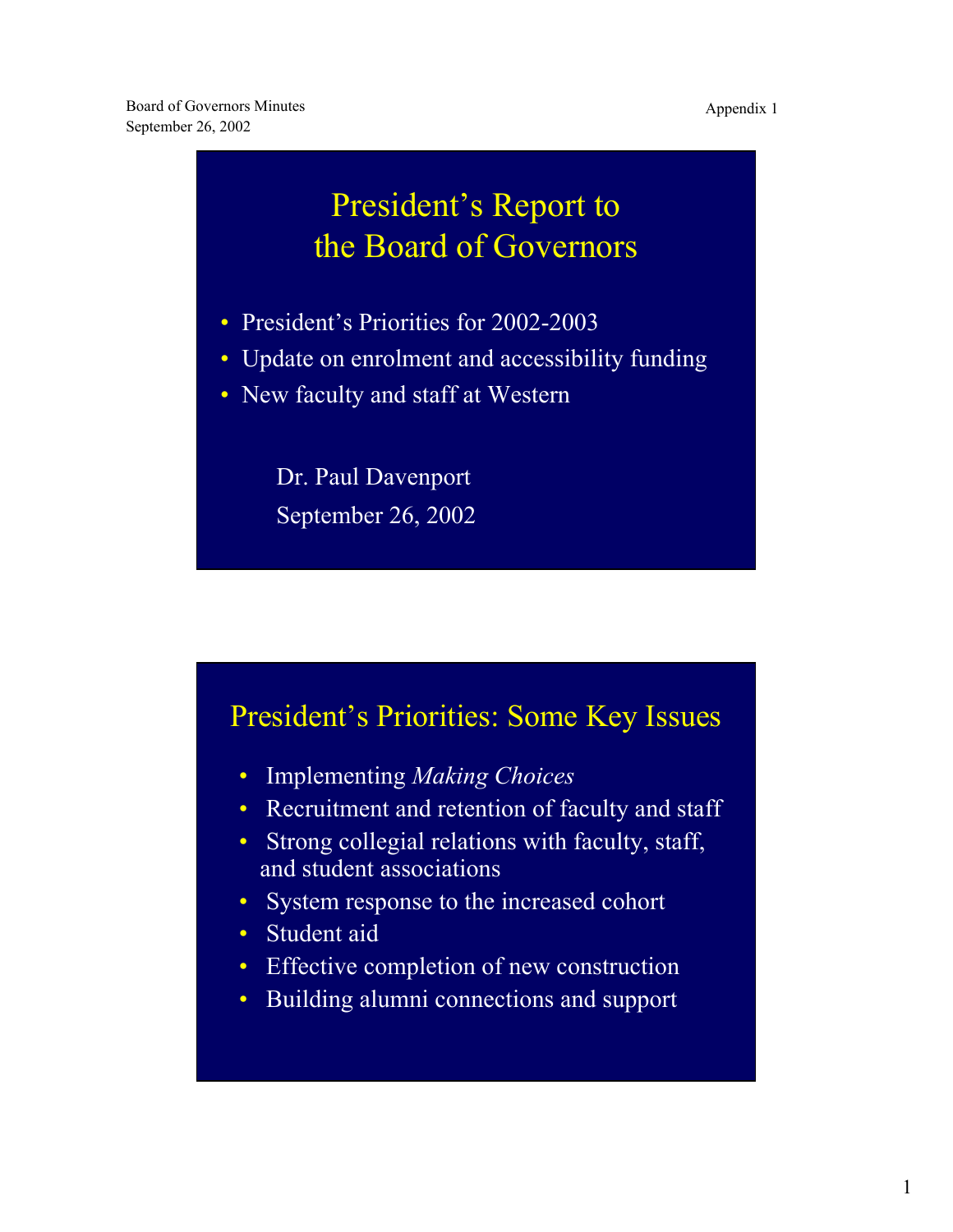## Accessibility Funding

- Full Average Funding for Additional Undergraduate Students in 2002-03 and 2003-04
	- Enrolment Target Agreements (ETAs)
- Catch-up Funding for 2001-02
- Partial Funding for Graduate Enrolment Growth
- No provision for inflation